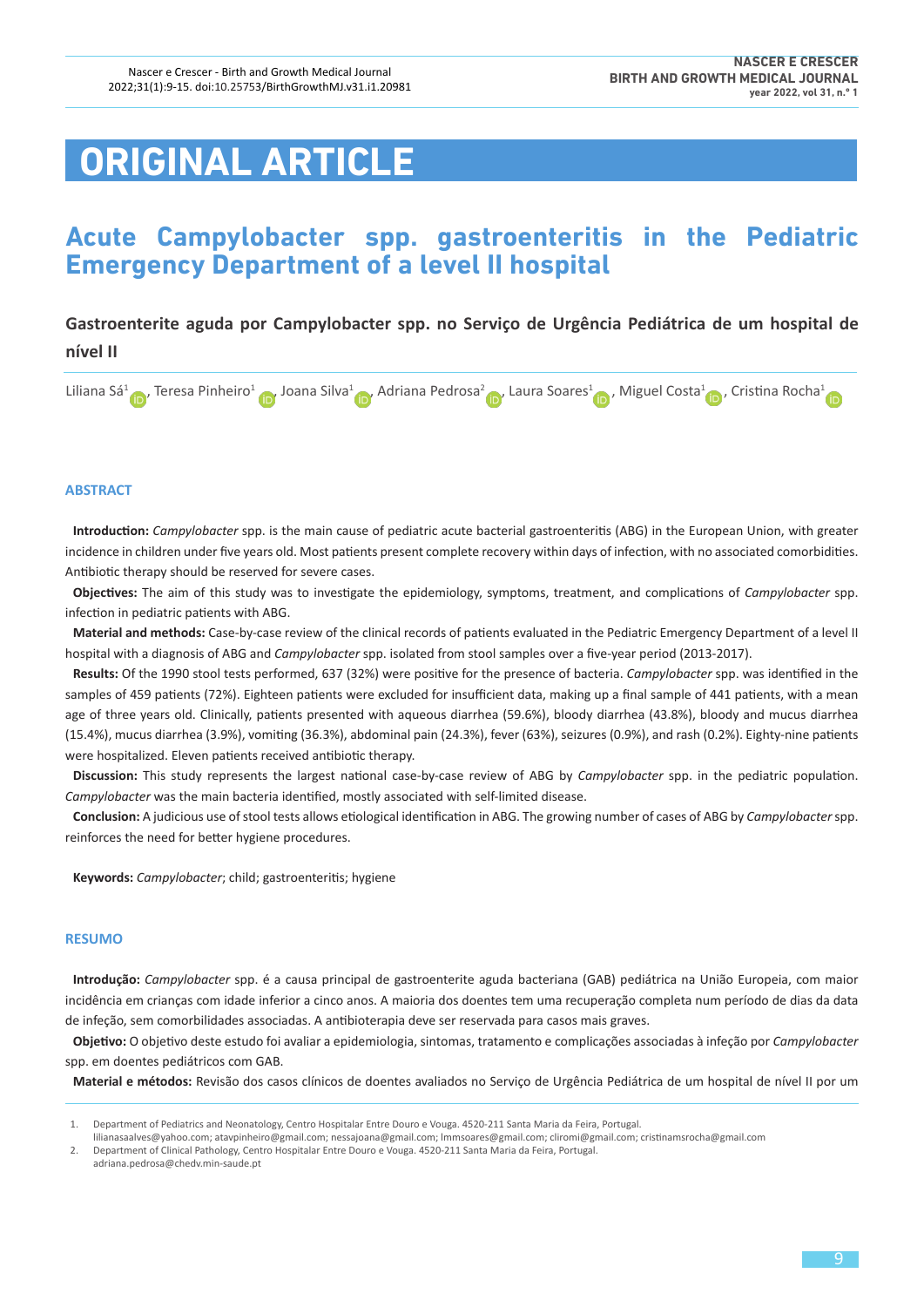período de cinco anos (2013-2017) com diagnóstico de GAB e isolamento de *Campylobacter* spp. nas fezes.

**Resultados:** Dos 1990 testes coprológicos efetuados, 637 (32%) foram positivos para a presença de bactérias. *Campylobacter* spp. foi identificada em 459 doentes (72%). Dezoito doentes foram excluídos por falta de informação, constituindo uma amostra final de 441 doentes, com uma idade média de três anos. Clinicamente, os doentes apresentavam diarreia aquosa (59,6%), diarreia sanguinolenta (43,8%), diarreia mucosanguinolenta (15,4%), diarreia mucosa (3,9%), vómitos (36,3%), dor abdominal (24,3%), febre (63%), convulsões (0,9%) e exantema cutâneo (0,2%). Oitenta e nove doentes foram internados. Onze doentes receberam antibioterapia.

**Discussão:** Este estudo representa a maior revisão nacional até à data de casos de GAB por *Campylobacter* spp. na população pediátrica. *Campylobacter* foi a principal bactéria identificada, maioritariamente associada a doença autolimitada.

**Conclusão:** O uso racional de testes coprológicos permite a identificação etiológica na GAB. O aumento dos casos de GAB por *Campylobacter* spp. reforça a necessidade de melhor cuidados de higiene.

**Palavras-chave:** *Campylobacter*; criança; gastroenterite; higiene

#### **INTRODUCTION**

Infection by *Campylobacter* spp., in particular *C. jejuni* and *C. coli*, is the main cause of acute bacterial gastroenteritis (ABG) in Europe, $1$  with a higher prevalence than reported for infections caused by *Salmonella* spp., *Shigella* spp., and enteropathogenic Escherichia coli.<sup>2,3</sup> According to the latest report of the European Centre for Disease Prevention and Control, campylobacteriosis is the most frequently notified zoonotic disease in humans, with a growing incidence in recent years and the largest number of cases occurring in male children under five years old.<sup>4</sup> In Portugal, recent data also shows an increasing prevalence of the disease, with *C. jejuni* being the most frequently identified etiological agent. Human campylobacteriosis is a compulsory notifiable disease since 2014.5

It is generally believed that *Campylobacter* acts by direct invasion of the intestinal epithelial cells, inducing an inflammatory process and producing a toxin.1,6,7 *C. jejuni* infection in humans is usually sporadic and more frequent during the Summer months. Most etiological agents come from animal reservoirs (birds, cattle, goats, and sheep) and are transmitted by ingestion of poorly cooked meat (mainly poultry), unpasteurized milk and milk derivatives, and untreated water, with human-to-human transmission being very rare.<sup>8,9</sup>

*C. jejuni* causes aqueous diarrhea or diarrhea with mucus and/or blood in about half of cases. Other relatively frequent symptoms include fever, abdominal pain, nausea or vomiting, headache, and myalgia. The disease usually occurs 24-72 hours after ingestion of contaminated food or water and has an average duration of seven to ten days, although recurrences are not rare (25% of cases).<sup>9,10</sup>

The diagnosis is usually established by isolation of the bacteria in stools and identification of the etiological organism through mass spectrometry or biochemical and molecular methods. It can also be accomplished by direct microscopy/dark-field microscopy, specific antigen detection, identification of the bacterium DNA through polymerase chain reaction, and serology through ELISA technique.<sup>1,7,8</sup>

Treatment consists of restoration of the fluid and electrolyte balance. Antimicrobial therapy is only recommended in cases of high risk of severe disease, namely presence of dysentery, high fever, extraintestinal disease, symptom worsening or recurrence, symptoms lasting more than one week, concomitant chronic conditions, immunodeficiency, or pregnancy, and in outbreak situations. Macrolides are the first-line treatment. $1,10$ 

Campylobacteriosis is a self-limiting disease in most cases, particularly in healthy children, although complications have been reported, such as reactive arthritis, sepsis, Guillain-Barré syndrome, and hemolytic anemia.<sup>2,5</sup>

The aims of this study were to estimate the prevalence of *Campylobacter* spp. in the stools of pediatric patients with ABG, and characterize cases regarding clinical and epidemiological features, therapeutic approach, and associated complications.

#### **MATERIAL AND METHODS**

A case-by-case review of the clinical records of patients evaluated in the Pediatric Emergency Department (ED) of a level II hospital between January 2013 and December 2017 was conducted. All patients with diagnosis of ABG by *Campylobacter* spp. were included. The diagnosis was established using a selective medium for isolation of *Campylobacter* spp. from stool samples and subsequent identification from a gallery of biochemical tests (API Campy).

Although the criteria For performing stool tests have some degree of individual variability, in the study hospital they are indicated in cases where the following signs/symptoms are present: frequent/ intense abdominal cramps, high fever, prolonged diarrhea or diarrhea with mucus and/or blood, concomitant chronic conditions, immunodeficiency, and admission to the Pediatric Department with a diagnosis of ABG.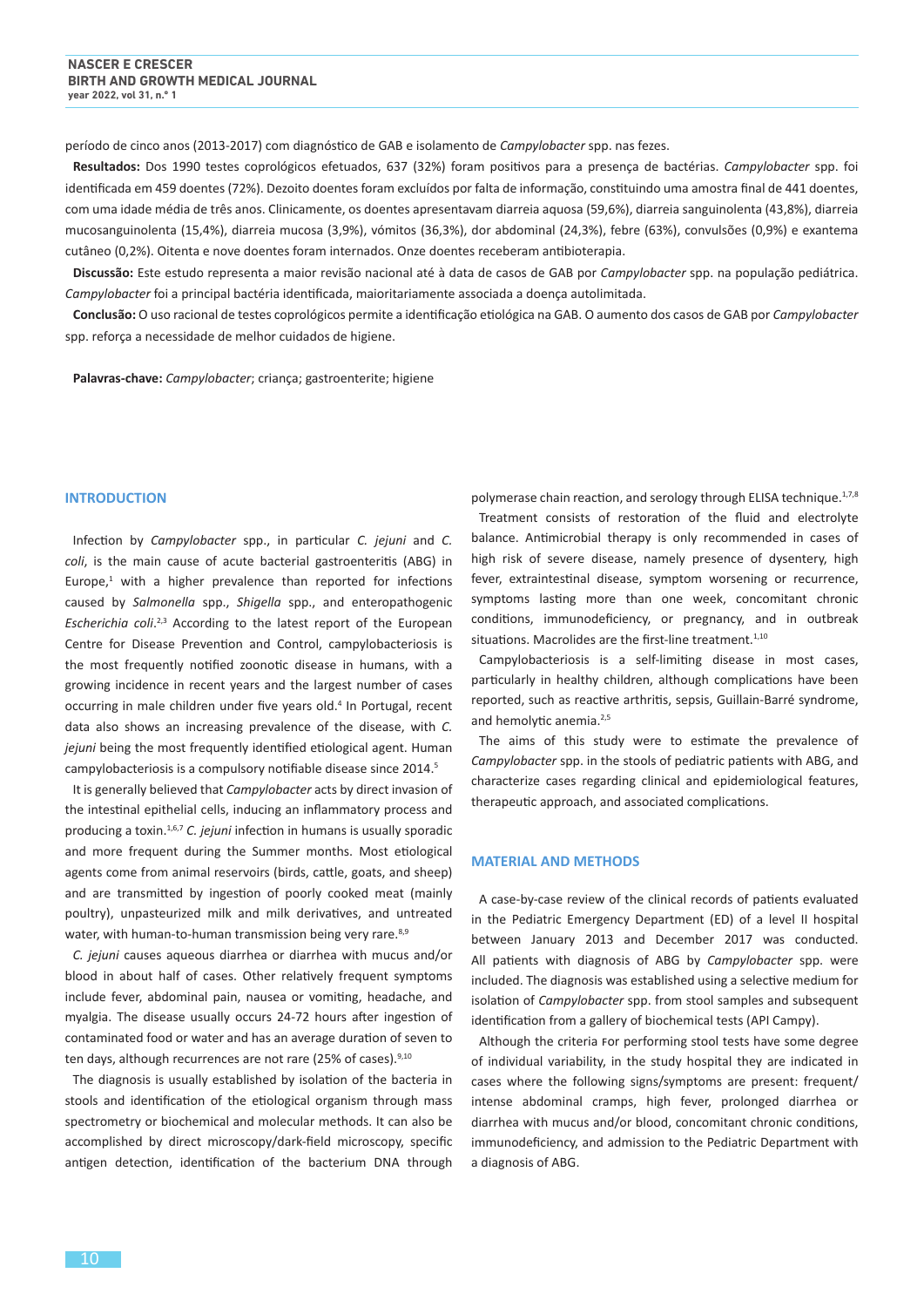The following patient data were retrieved for clinical records: age, gender, date of Pediatric ED evaluation, area of residence, history of recent food intake, epidemiological context, clinical features (stool characteristics, presence of other symptoms), treatment, reason for admission, and disease progression.

Data were analyzed using the Statistical Package for the Social Sciences Program (SPSS Inc., Chicago. IL) version 23, through measures of central tendency and dispersion for quantitative variables and absolute and relative frequencies for qualitative variables.

#### **RESULTS**

During the study period, 1990 stool tests were carried out in the Pediatric ED, 637 (32%) of which were positive for the presence of bacteria. *Campylobacter spp*. was identified in 459 cases (72%), followed by *Salmonella* spp. in 144 (22.6%), *Yersinia enterocolitica* in 37 (5.8%), and *Shigella* spp. in only one case (0.2%). No cases of *Aeromonas* spp. or *Escherichia coli* 0157 were detected. Bacterial coinfection was identified in four cases, one by *Campylobacter*  spp. and *Yersinia enterocolitica*, one by *Yersinia enterocolitica* and *Shigella* spp., one by *Campylobacter* spp., *Yersinia enterocolitica*, and *Salmonella*, and one by *Campylobacter* spp. and *Salmonella*.

In addition to stool tests, virological stool examination was performed in 90.7% of patients with *Campylobacter* spp. isolated in stools, being positive in 7%: 4.1% for rotavirus, 0.7% for adenovirus, and 1.8% for both viruses.

From the 459 *Campylobacter*-positive stool tests, 18 were excluded for lack of data, making up a final sample of 441 patients, with a mean age of 3.2 years (standard deviation ± 4.2; range 1 month-17

years) and male predominance (57.8%).

 The infection was predominant in the months of Spring to Autumn, with 11.1% of cases occurring in May, 10.9% in August, and 10% in October. *C. jejuni* was the main species identified (372 cases; 85.3%), followed by *C. coli* (21 cases; 4.8%), and *C. upsaliensis* (2 cases; 0.5%). No newborn was admitted to the Pediatric ED with ABG due to *Campylobacter* spp. infection.

Children included in the study were stratified by age group into infants (<1 year old), one-to-five-year-olds, six-to-10-year-olds, and older than 10 years old. The highest incidence of infection was observed in children aged one to five years (n=243, 55.1%), followed by infants (n=110, 24.9%) and children aged six to 10 years (n=49, 11.1%), and the lowest incidence was seen in children older than 10 years (n=39, 8.8%). Differences in incidence rates were statistically significant (p=0.042). Infants were further stratified according to age group into one-to-three-month-olds and four-to-twelve-month-olds, with the highest incidence reported in the latter (n=86, 78.2%).

Most patients had no data about consumption of suspicious food (n=367, 83.2%), and 39 denied its intake (8.8%). In cases with identification of a possible bacteria food source, untreated water was the most frequent (3.6%). Epidemiological causes were identified in 12.7% of cases, through reports of concomitant cases of diarrhea in the family, with no data available for 55.1% of cases.

The forms of presentation included aqueous diarrhea (n=263, 59.6%), bloody diarrhea (n=193, 43.8%), mucous-bloody diarrhea (n=68, 15.4%), diarrhea with mucous (n=17, 3.9%), vomiting (n=160, 36.3%), abdominal pain (n=107, 24.3%), fever (n=278, 63.0%), seizures (n=4, 0.9%; all in the context of fever), and exanthema (n=1, 0.2%). Clinical presentation according to age group is depicted in **Figure 1**.



ABG, acute bacterial gastroenteritis

**Figure 1** - Clinical presentation of patients with ABG, according to age group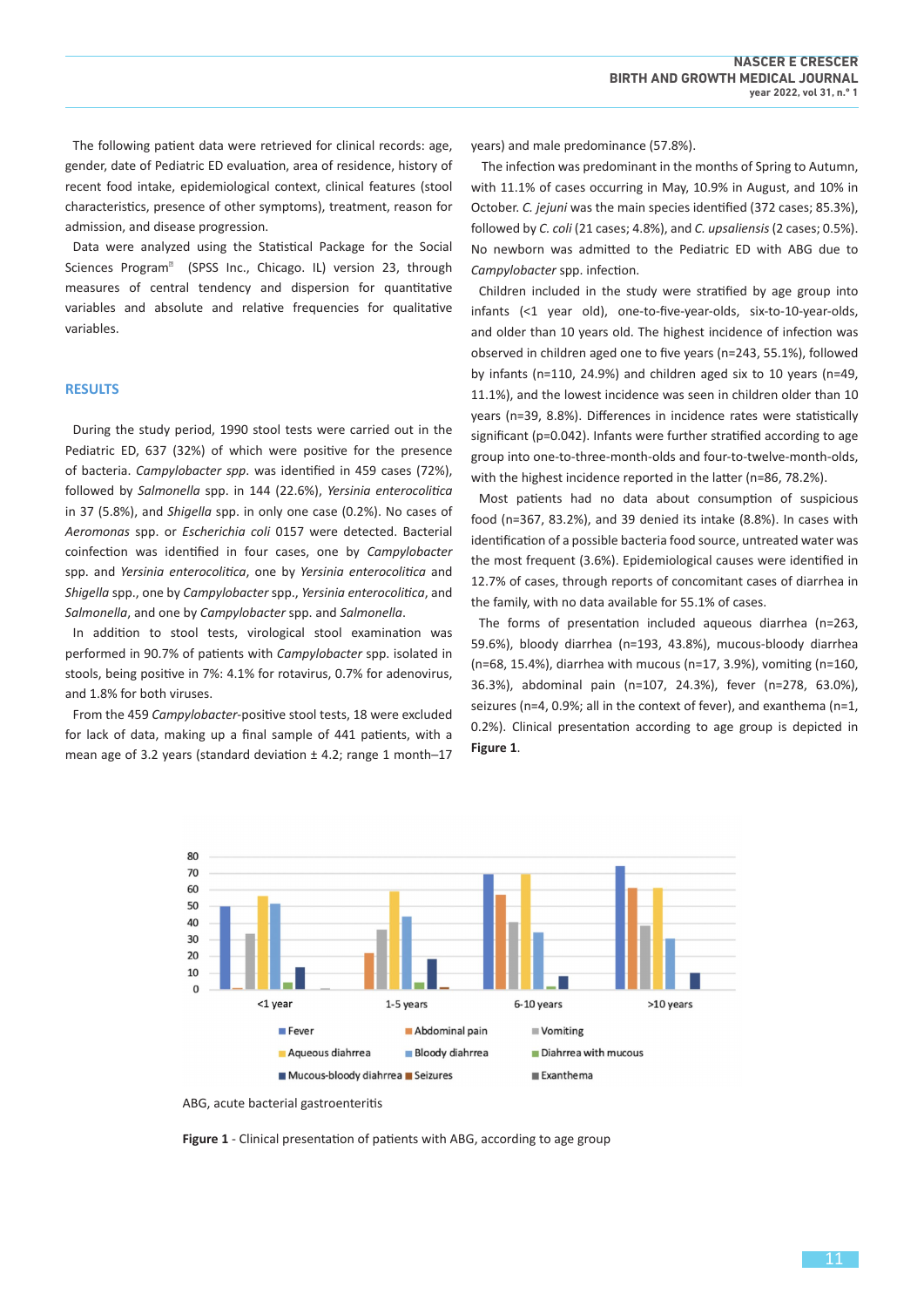No statistically significant differences were found in clinical presentation across age groups, except for seizures, which mostly occurred in feverish context in children between one and five years old.

Among children observed in the Pediatric ED, 108 required a short hospital stay, and 104 were admitted to the Pediatric Department (PD; **Figure 2**). Admissions occurred mostly among infants younger than three months.

A total of 125 children (28.3%) were readmitted to the Pediatric ED for persistence or worsening of symptoms, 27 of whom (21.6%) were hospitalized (**Figure 3**).

Of all patients admitted to the PD, 28.8% (n=30) were younger than 12 months. The average duration of hospital stay was 3.2 days (range 1─10 days). During hospital stay, 94.4% received some form of treatment, including intravenous fluids in 92% (n=82) and antibiotic therapy in 12.4% (n=11; azithromycin in nine and clarithromycin in two). Four patients received antibiotic therapy directed at other coinfections.

A total of 143 samples were randomly selected for the study of antibiotic resistance patterns in the reference laboratory, with results showing resistance to quinolones in 93.7%, to tetracyclines in 83.2%, to macrolides in 11.9%, and to aminoglycosides in 0.7%.

A total of 156 children (37.9%) developed complications, mostly dehydration (n=120, 67.4%), but also food refusal (n=44, 24.7%; **Figure 4**).

After hospital discharge, 280 children (63.5%) were revaluated in outpatient setting. Control stool tests were carried out in 43.5%, with negative stool test results in 85.6% of these cases. A total of 15 children (3.4%) had more than one episode of ABG by *Campylobacter*  spp. in the considered study period.



ABG, acute bacterial gastroenteritis; ED, Emergency Department; OBS, observation

**Figure 2** - Destination of patients with ABG after observation in the ED, according to age group



ABG, acute bacterial gastroenteritis; ED, Emergency Department

**Figure 3** - Readmission of patients with ABG to the ED, according to age group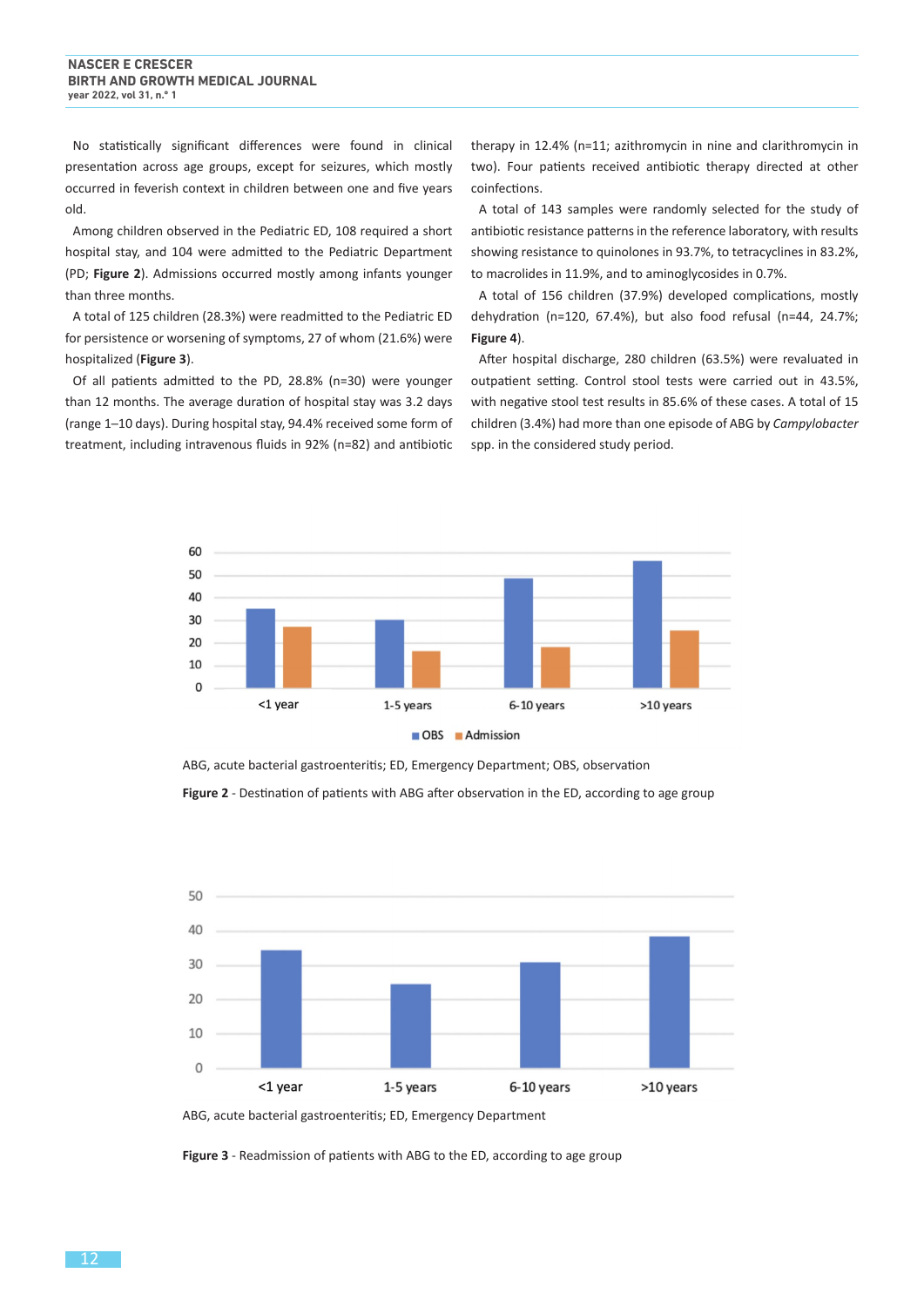

ABG, acute bacterial gastroenteritis

**Figure 4** - Complications of patients with ABG, according to age group

#### **DISCUSSION**

Acute diarrhea remains a very common cause of ED admission, making ABG a condition with relevant epidemiological, economic, and social impact in pediatric age. Acute gastroenteritis usually has a benign and self-limited progression and viral origin. However, the prevalence of bacterial infection is significant.<sup>3,11,12</sup>

*Campylobacter* spp. was the main bacteria isolated in the present study, accounting for 72% of positive stool tests, followed by *Salmonella* spp. (22.6%). The higher prevalence of *Campylobacter* spp. compared to other bacteria has been reported in national and international studies.8,13,14,16

Four studies focusing on acute gastroenteritis in pediatric age in Portugal with a similar methodology to the present one have been previously published. Three of these had comparable findings to this study: a multicenter study carried out in the north of Portugal in 2005, a study carried out in Lisbon and Tagus Valley in 2016, and a study carried out in the central region of Portugal in 2014.<sup>8,9,13-16</sup> In the fourth study, *Salmonella* spp. was the most frequent etiological agent (found in 54% of positive co-cultures), followed by *Campylobacter* spp. (23%).<sup>9</sup> In another study assessing only hospitalized patients, *Escherichia coli* was the most frequent etiological agent (43%), followed by *Campylobacter* spp. (37%).<sup>15</sup> However, this study had a different methodology from the current one, precluding the comparison of results.15 Regarding *Campylobacter* species, *C. jejuni* was the most frequently associated with ABG, with an increase in the number of cases diagnosed over the years, in agreement with other studies.<sup>2,5,8,13</sup>

The percentage of viruses and bacteria coinfection in this study was 7%, a value similar to the one found in the literature.<sup>13</sup> A higher number of cases was found in children aged between one and five

years, but also a high number of cases in children under one year, in agreement with the recently published national report<sup>5</sup> and three of the above-mentioned national studies. $9,13,14$  In the study conducted only in patients admitted to the PD,15 *Campylobacter* spp. was the most frequent pathogen detected in patients aged 12 months and older, and particularly in those over five years. However, this study included a small sample size and hospitalized patients, a population with different clinical characteristics from the one included in the present study. Regarding gender distribution, this study found a predominance of *Campylobacter* spp. in males, also verified in two national studies.<sup>8,13</sup>

This study has as main limitations its retrospective nature, the use of clinical criteria for performing stool tests, and the scarcity of data available in some clinical records, which hindered the identification of the probable source of infection in some cases and the presence of family cases in others.

Clinical manifestations at presentation were similar between this study and two of the national studies available in the literature.<sup>9,14</sup> The presentation during the first year of life was similar to other age groups, but seizures were only present in children aged one to five years. According to the literature, aqueous diarrhea is found in about half of cases, which was also observed in this study.<sup>2,7</sup> The high frequency of cases of diarrhea with blood or mucous in this sample likely represents a data bias related to the fact that stool tests are much more often required in presence of this type of presentation.

Although undeniably relevant from an epidemiological point of view, etiological study is recommended in cases where targeted therapy is indicated or to aid in the differential diagnosis.<sup>3</sup> The isolation rate of pathogens in stools in the present study was 32%, similar to that registered in other studies.8,9,15

Importantly, 89 patients (20.2%) were hospitalized in the PD, on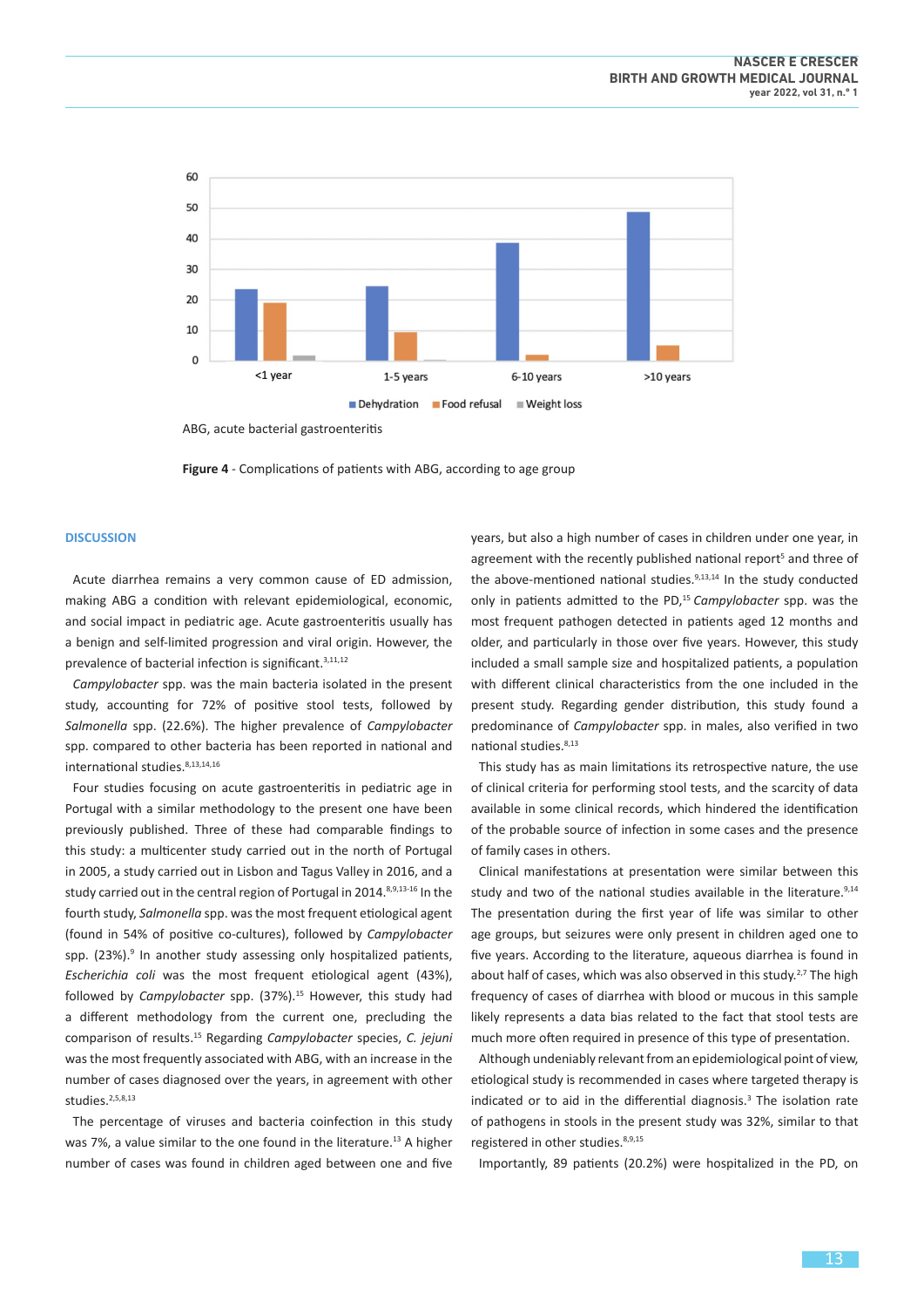average for 3.2 days, 82 of whom required intravenous hydration. Other studies reported hospitalization rates between 10% and 55%.<sup>8,9,13,14</sup> As per recommendations, antimicrobial treatment was prescribed in selected cases. Only 11 patients (12.4%) received directed antibiotic therapy (nine azithromycin and two clarithromycin). The very low prescription rate of antibiotics is justified by the fact that treatment of this enteritis is unspecific, and the evolution of bacterial diarrhea is generally self-limited. The choice of medication was mostly empiric, taking into account the most frequently isolated pathogens and their susceptibility. In the group of samples submitted to antibiotic sensitivity test (AST), a pattern of antibiotic resistance similar to the one described in the literature was found, although with a higher rate of quinolone resistance.<sup>17,18</sup>

At the time of ED discharge, caregivers were educated about warning signs that should be monitored and those requiring prompt medical reassessment. The clinical course was generally favorable, with a low rate of complications and PD admission.

#### **CONCLUSION**

ABG in children remains one of the most common causes of hospital admission and a major public health concern in Portugal. *Campylobacter* spp. is currently the most frequent cause of acute bacterial diarrhea in developed countries. An increase in the number of new diagnoses has been reported in recent years for reasons yet to be clarified. Although ABG is mostly a self-limited disease with favorable clinical course, the occurrence of associated complications and/or other forms of more serious and potentially fatal infections should be considered. Stool test enables the etiological identification, which is crucial in cases requiring directed therapy.

The increase in the number of cases diagnosed over the years suggests the need to raise awareness of professionals in primary health care for appropriate hygiene measures in the manipulation and preparation of meals to be conveyed to their patients.

#### **AUTHORSHIP**

Liliana Sá – Conceptualization; Formal Analysis; Visualization; Writing – original draft; Writing – review & editing

Teresa Pinheiro - Conceptualization; Formal Analysis; Visualization; Writing – original draft; Writing – review & editing

Joana Silva - Formal Analysis; Writing – original draft; Writing – review & editing

Adriana Pedrosa – Resources; Writing – original draft; Writing – review & editing

Laura Soares - Writing – original draft; Writing – review & editing Miguel Costa - Writing – original draft; Writing – review & editing Cristina Rocha - Writing – original draft; Writing – review & editing

#### **REFERENCES**

- 1. Heresi GP, Murphy JR, Cleary TG. Campylobacter jejuni. In: Feigin RD, Cherry JD, Demmler-Harrioson GJ, Kaplan SL, editors. Feigin and Cherry's textbook of pediatric infectious diseases. Philadelphia: Saunders Elsevier; 2009. p. 1612-8.
- 2. EFSA (European Food Safety Authority), ECDC (European Centre for Disease Prevention and Control). The European Union summary report on trends and sources of zoonoses, zoonotic agents and food-borne outbreaks in 2011. EFSA J 2013;11:3129- 250.
- 3. Guarino A, Albano F, Ashkenazi S, Gendrel D, Hoekstra JH, Shamir R, *et al*. European Society for Paediatric Gastroenterology, Hepatology, and Nutrition/European Society for Paediatric Infectious Diseases evidence- based guidelines for the management of acute gastroenteritis in children in Europe. J Pediatr Gastroenterol Nutr 2008;46:S81-122.
- 4. European Centre for Disease Prevention and Control. Annual epidemiological report: Campybacteriosis. 2016. (Accessed on April 25, 2018). Available in: [https://www.ecdc.europa.eu/en/](https://www.ecdc.europa.eu/en/publications-data/campylobacteriosis-annual-epidemiological-report-2016-2014-data) [publications-data/campylobacteriosis-annual-epidemiological](https://www.ecdc.europa.eu/en/publications-data/campylobacteriosis-annual-epidemiological-report-2016-2014-data)[report-2016-2014-data](https://www.ecdc.europa.eu/en/publications-data/campylobacteriosis-annual-epidemiological-report-2016-2014-data).
- 5. Duarte A, Santos A, Benoliel J, Domingues F, Oleastro M. A infeção humana por Campylobacter em Portugal: alguns dados epidemiológicos. Instituto Nacional de Saúde Doutor Ricardo Jorge. Infeções Gastrointestinais. Artigos breves nº7. 2013.
- 6. Ketley JM. Pathogenesis of enteric infection by Campylobacter. Microbiology 1997;143:5-21.
- 7. Murray PR, Rosenthal KS, Pfaller, MA. Medical microbiology. 5th. Philadelphia: Mosby Elsevier; 2005. p.14.
- 8. Borges AC, Pedrosa C, Santos A, Vitorino M, Costa M, Godinho C. *Campylobacter jejuni*: gastrenterites agudas e infecções extraintestinais. Acta Pediatr Port 2005;36:191-3.
- 9. Rodrigues F, Calvino J, Alves AF, Lemos L. Diarreia aguda por *Campylobacter* spp. Acta Pediatr Port 2006;37:91-4.
- 10. Ban M Allos. Clinical manifestations, diagnosis, and treatment of Campylobacter infection. 2019. (Accessed on August 20, 2018). Available in: <http://www.uptodate.com>.
- 11. Paiva M, Santos F, Amaral JMV. Gastroenterite aguda. In: Amaral JV, editor. Tratado de Clínica Pediátrica. Lisboa: Abbott Lda; 2008. p. 532-6.
- 12. Bhutta ZA. Acute gastroenteritis in children. In: Kliegman RM, Stanton BF, Schor NF, Geme JW, Behrman RE, editors. Nelson Textbook of Pediatrics. Philadelphia: Elsevier Saunders; 2011. p. 1323-38.
- 13. Peixoto AMM, Brett ACO, Rodrigues FMP. Gastroenterite Aguda Bacteriana num Serviço de Urgência Pediátrico. Faculdade de Medicina da Universidade de Coimbra. 2016.
- 14. Soares AT, Couto C, Romão P, Melo IS, Braga M, Diogo J, *et al*. Gastroenterite aguda por *Campylobacter spp: casuística de uma urgência pediátrica. Acta Me*d Port 2014;27:556-60.